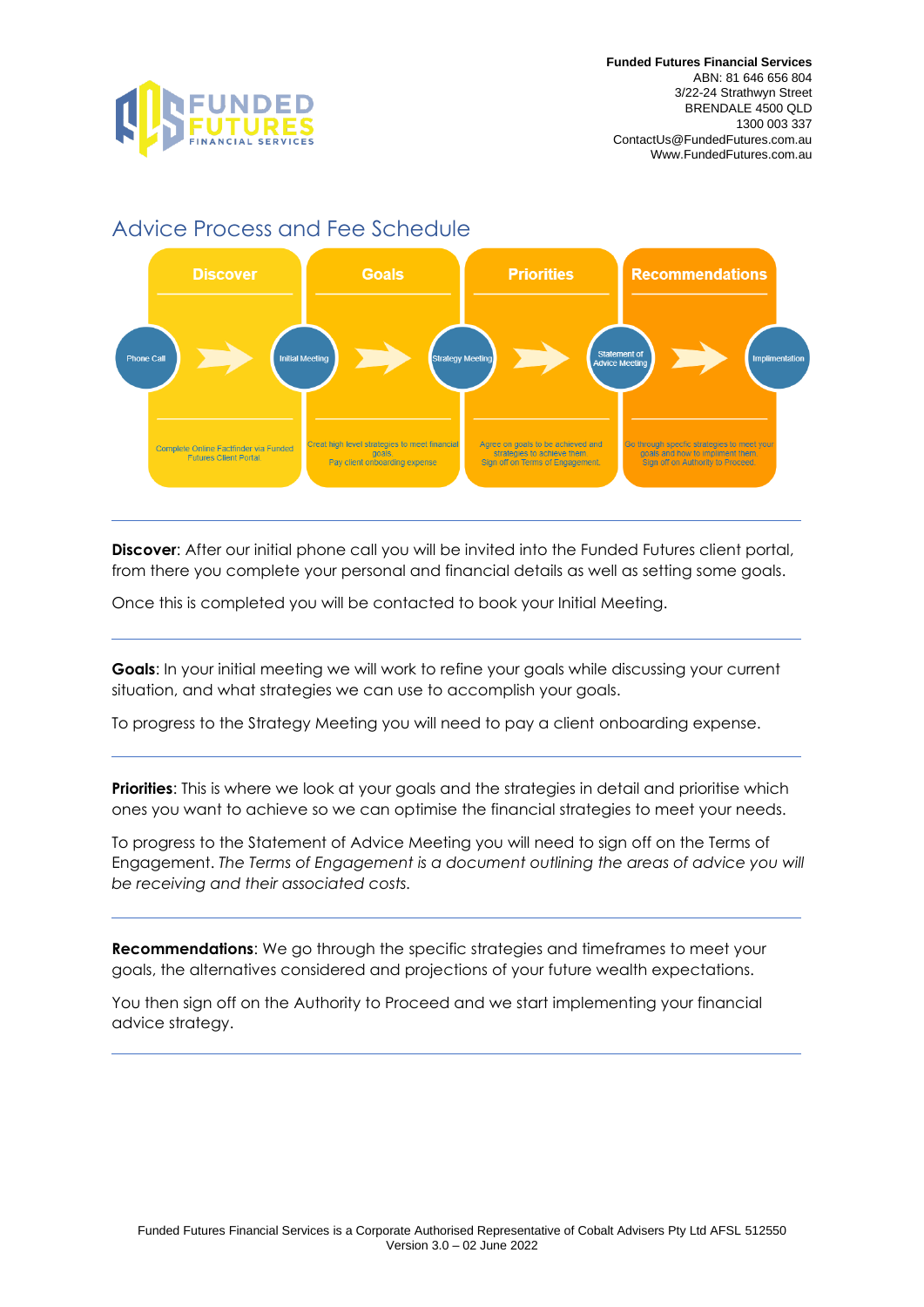

## Initial advice and implementation costs:

| <b>Client Onboarding</b>       | -Full access to client<br>portal with live data<br>-Strategy meeting                                                                         | \$550 single<br>\$770 couple                                             | Via Invoice                                                                                                           |
|--------------------------------|----------------------------------------------------------------------------------------------------------------------------------------------|--------------------------------------------------------------------------|-----------------------------------------------------------------------------------------------------------------------|
| Service Areas                  | Includes                                                                                                                                     | Cost                                                                     | <b>Payment Method</b>                                                                                                 |
| Superannuation advice          | -Lost Super Search<br>-Super Research<br>-Contribution Strategy<br>-Investment Strategy                                                      | \$2800-\$4200                                                            | Via Super (Where allowed<br>by Superfund provider)                                                                    |
| Retirement Planning            | -Retirement Aims Analysis<br>-Centrelink application<br>assistance(where<br>applicable)<br>-Investment Strategy                              | \$3300-\$5500                                                            | Partial payment via Direct<br>Debit or Credit, remainder<br>via Super (where<br>applicable)                           |
| Investment advice              | -Wealth creation strategy<br>-Investment research<br>-Entity discussion                                                                      | \$2200-\$4400*                                                           | Via Direct Debt, Product<br>or Entity where<br>applicable.                                                            |
| Insurance advice               | -Insurance Needs Analysis<br>-Comparison to your<br>current insurance                                                                        | Insurance Commission -<br>27.5%-33%<br>Fee for Service -<br>From \$2,400 | Via Product Provider for<br>commissions<br>Via Invoice for Fee for<br>Service                                         |
| Cashflow & Budgeting<br>advice | -Analysis of your cashflow<br>& budget<br>-Debt reduction strategy                                                                           | \$550                                                                    | Via Invoice                                                                                                           |
| Insurance claims<br>management | -Full management of your<br>lump sum insurance<br>policy claim<br>-Financial plan relating to<br>claim. (for claimant only)                  | \$3300 + 2.2% of the sum<br>insured                                      | \$3300 from insurer* and<br>gap from your claim<br>proceeds<br>(* if insurer pays a<br>financial planning<br>benefit) |
| <b>Estate Planning</b>         | -Discuss asset position and<br>beneficiaries<br>-Discuss tax implications<br>of inheritance<br>-Have solicitor create Will<br>on your behalf | \$990 - \$3,900                                                          | Via direct debit or credit<br>card                                                                                    |
| Administrative functions       | -Provision of financial<br>documents to your<br>accountant or lawyer for<br>tax/estate planning<br>purposes<br>-Other as required            | \$175 per request                                                        | From entity with beneficial<br>ownership                                                                              |

*All costs are GST inclusive*